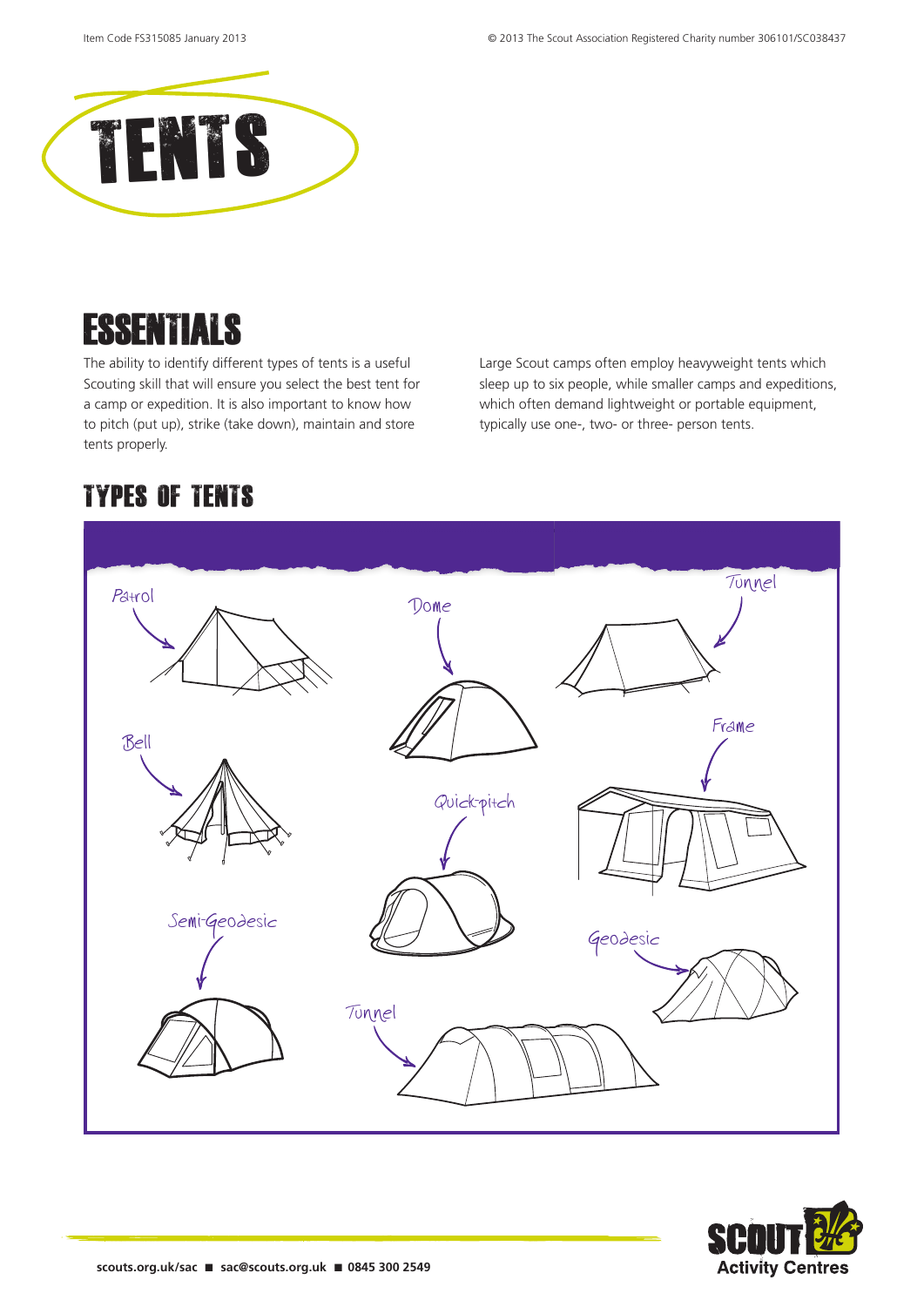#### **FEATURES**

When selecting a tent, compare features to ensure that the type will suit all your needs. Think about the weight of the tent when packed, its dimensions, headroom and footprint (how much space it takes up on the ground). Key points to consider are:

- **Construction** tents can be of single wall or double wall construction. Single wall tents feature one layer of waterproof but breathable fabric, which makes them lighter and often easier to set up. They can suffer from condensation problems, so open all vents and flaps to air the tent in dry weather. Double wall tents use an inner canopy and a separate flysheet to provide protection from the elements.
- **Groundsheets** tents are available with sewn-in or separate groundsheets. Sewn-in groundsheets offer the best protection from draughts and insects but can suffer from condensation as they are less well ventilated. Separate groundsheets provide good ventilation inside the tent but do not offer the same level of protection.
- **Material** common tent fabrics include canvas, nylon, polyester or polycotton (a polyester-cotton blend). Canvas is a traditional and hard-wearing tent fabric, but is relatively heavy. Man-made fabrics are lighter and are often treated to help resist tears (eg 'ripstop' nylon) or given a waterproof coating.
- **Season rating** modern tents are often given a season rating to describe their suitability for different conditions.

Three-season tents are suitable for general camping in spring, summer and autumn, while four-season tents are suitable for year-round use. Expedition tents are sometimes given a 'five-season' rating, meaning they are suitable for extreme weather conditions.

- **Shape** the shape of a tent dictates how much room there is inside. Different types of tent with similar footprints can vary greatly in shape. For example, high-roofed rectangular designs often make use of square profile poles to increase headroom, but this makes them more susceptible to wind. In addition, lightweight tents often feature a vestibule or sleeping pods. These increase useable space inside the tent to help keep the sleeping area dry. A vestibule is a good place to store boots and kit.
- **Structure** tents can be freestanding or nonfreestanding. Freestanding tents will retain their shape before pegging out, which makes them easier to pitch and move around camp. Non-freestanding tents must be held under tension to retain their shape, so guy lines must be well placed. However, they're often lighter than freestanding tents.
- **Poles** traditional tents have wooden or steel poles, which are strong but heavy. They are now only common in older style tents. Lightweight tents make use of collapsible poles. These can be attached to the tent fabric by clips or sleeves. Sleeves create a very solid, windproof structure, but care should be taken during pitching to avoid snags or tears. Clips make pitching fast and easy, and promote airflow, but are less stable in windy weather.



### Parts of a tent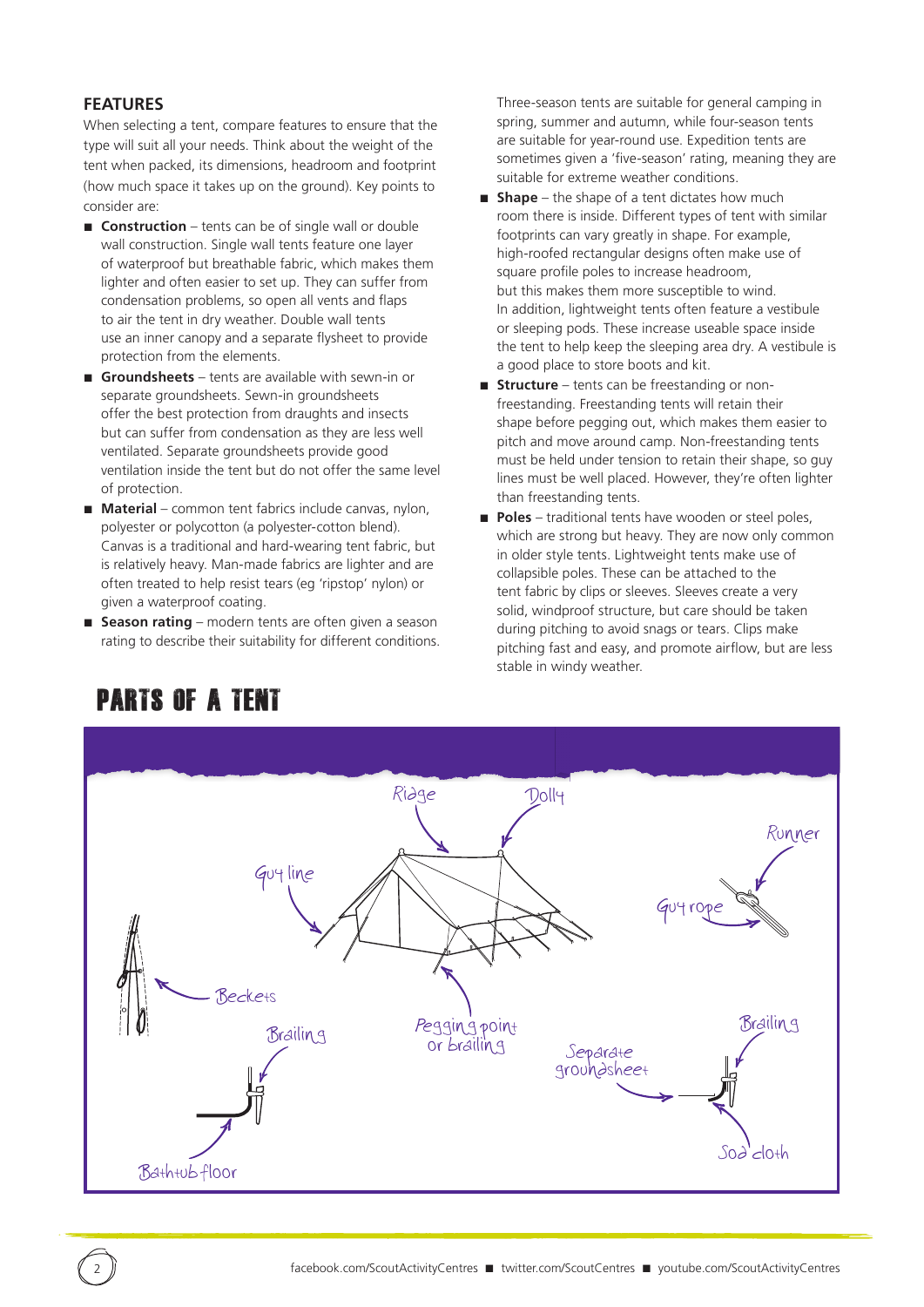### **GLOSSARY**

- **Bathtub floor** describes a sewn-in groundsheet that curves a few inches up the sides of a tent to prevent leaks.
- **Beckets** used on older and traditional style tents to close up doors, in place of a zip. They can be loops and toggles or loops and eyelets, which should be threaded through each other.
- **Dollies** a wooden top that sits on top of an upright pole. It secures the tent fabric and provides an anchor point for storm guys, which take the strain of the tent in heavy weather. They are only common on older or traditional style tents.
- **Flysheet**  a waterproof outer layer, which is usually made from a heavier and more durable material than the inner. Some tents do not have a flysheet.
- **Groundsheet** a heavy-duty waterproof sheet that forms the floor of the tent. The groundsheet may be separate or sewn-in.
- **Guy lines** also known as guys or guy ropes. These lines are tied to the tent and secured in the ground with pegs. They pull the tent fabric tight to create its shape and anchor the tent to the ground. They should be kept taut to avoid sagging.
- **Guy-out loops** fabric or rubber loops located along the edges of the tent, for securing guy lines.
- **Inner liner or canopy** the inner part of a doublewalled tent. In lightweight tents this is usually a lightweight and breathable layer. When the tent is pitched, it should not touch the flysheet – the air gap between the two layers stops water seeping through.
- **Pegs** used to secure tents and guy lines. They can be made from plastic, wood, steel or aluminium.
- **Pegging points** or **brailings** are small loops at the bottom edge of a tent for placing tent pegs. The loops can be made of cord, fabric or rubber, and are usually located at strong points such as seams.
- **Poles** are typically made from wood, steel, fibreglass, aluminium or carbon fibre. Wooden and steel poles are used for older and traditional style tents. They are strong and durable, but also heavy. Fibreglass poles are used for inexpensive, light-duty tents. They are light and cheap to replace but not very durable. Aluminium poles are strong, light and durable, and are commonly used for mid-range tents. Carbon fibre poles are found on high-end tents. They are superlight and very strong, but more expensive and slightly less durable than aluminium.
- **Ridge** the top of an A-frame tent, from which the sides slope away. On a patrol tent, this is formed by a ridge pole. Do not place anything between this pole and the tent fabric, as this encourages water to seep through.
- **Runners** wooden or plastic brackets that are attached to guy lines. They are used to tighten the line.
- **Sod cloth** a piece of sacking that is attached to the bottom of a patrol tent. It is tucked under the groundsheet to prevent water getting inside the tent.

### **GOOD PRACTICE**

- Tent sizes generally do not include allowances for equipment, so when buying a tent it is often necessary to subtract one person from the manufacturer's recommendations. A two-person tent will be comfortable for one with kit, while a three-person tent will comfortable for two with kit. Always check dimensions and if possible view a pitched example of the tent before purchase.
- Practice pitching and striking a tent before taking it on camp.
- Make sure that the seams of your tent are taped. If not, apply seam sealer to prevent water entering via the stitch holes.
- Consider making a tarpaulin footprint to protect your groundsheet. Place your erected tent on top of a tarp, trace the outline with a marker and cut it out. Cut a few inches inside the line, as a footprint that is slightly smaller than the tent will prevent water from being channelled underneath.
- Avoid pitching tents under trees or on stony ground.
- Close tent flaps before pegging out. This maintains the shape of the tent and ensures that you'll be able to close tent flaps easily.
- Slacken the guy lines of canvas tents at night or if rain is expected, as water causes canvas shrinkage. This may result in pegs being pulled from the ground, broken ropes or torn tent fabric.
- If pitching a lightweight tent and a pole jams when being threaded into a sleeve, it is likely that one of the metal joints is caught. Check for snagging and release it.
- Tighten guy lines periodically to prevent sagging, but do not place them under excess tension.
- Prevent condensation forming inside tents by opening vents in mild weather and keeping storm flaps rolled unless needed.
- If staying on the same site for some time, move tents occasionally to aid grass recovery.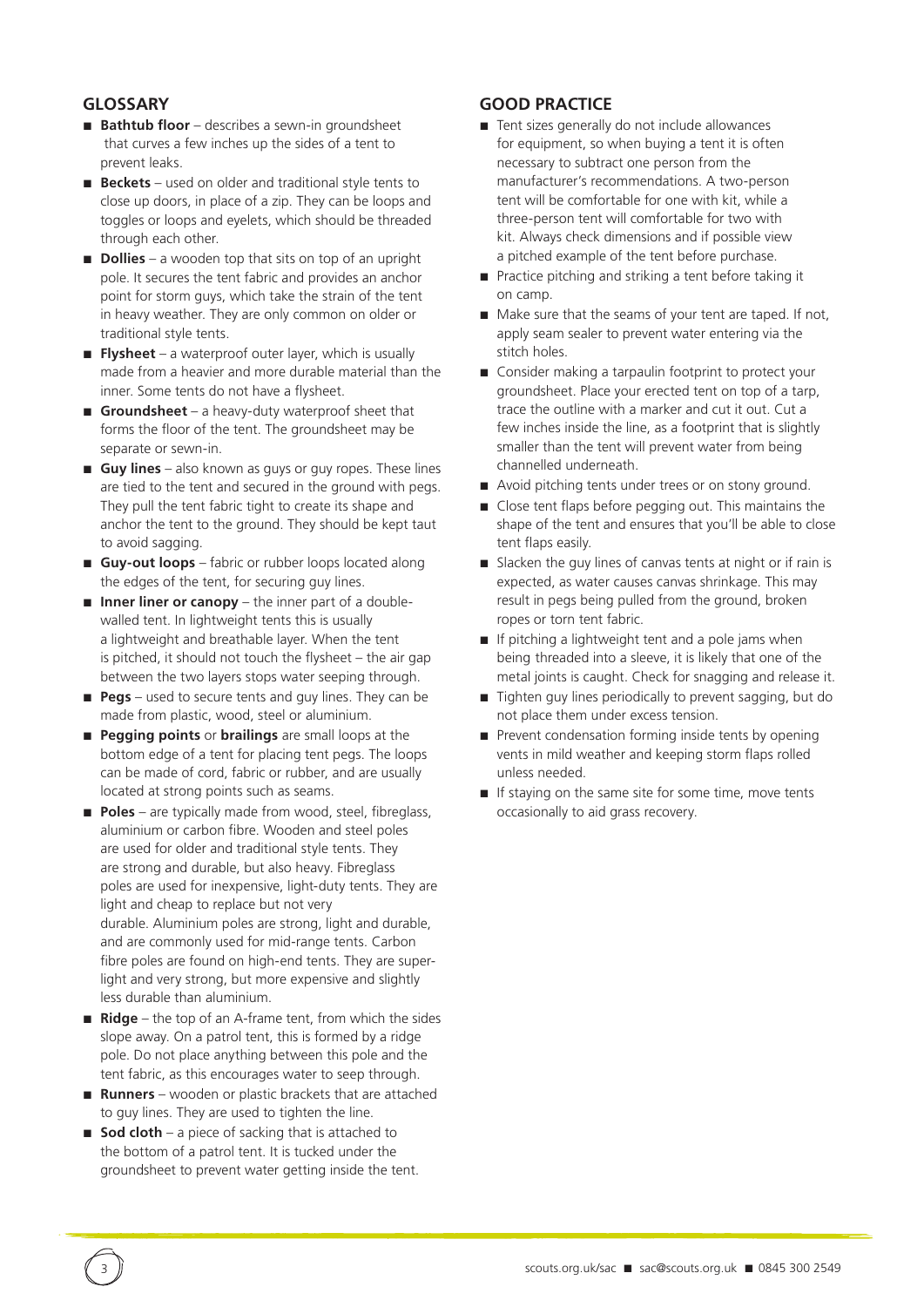# SAFET

- Guy lines are a major trip hazard when using tents. Ensure that Scouts are aware of their positions. You may want to mark guys that present likely dangers with flags, or use reflective/high visibility guy lines.
- Don't obstruct campsite tracks or walkways with tents or guy lines.
- Avoid pitching tents under trees (in case of falling branches) or on the banks of a river or lake.
- Familiarise yourself with campsites shortly after you arrive. Ensure that you are aware of potential hazards such as lakes, rivers or ponds and that you know where the campsite exits are.

■ Make sure tents are positioned well apart from each other to prevent the risk of a fire spreading. Check the specific rules at your campsite; some recommend that tents are pitched six metres apart.

- Devise an escape plan and be prepared to cut your way out of a tent if a fire breaks out. A fire can destroy a tent within 60 seconds.
- Never use naked flames inside a tent.
- Where possible, cook outside and away from tents. Even if cooking in a dedicated kitchen or mess tent, be on your guard. Keep all stoves away from the roof and walls of the tent and keep flammable material, such as gas canisters, away from the cooking area. Ensure all matches and lighters are stored safely.

#### **CARE OF TENTS**

- Never let objects (or Scouts!) touch the inside of a tent in the rain, as water will seep through the fabric.
- Remove shoes and boots before entering a lightweight tent.
- Do not walk over the flysheet or inner liner of a tent when pitching or striking it, as this may damage the fabric.
- Do not cut corners always pitch tents properly, and fold and pack them carefully for storage to avoid damage.

### **PITCHING A PATROL TENT**

A patrol tent is the traditional Scouting tent. It usually requires at least three people to pitch it.

Lightweight tents are designed to be easier to pitch than patrol tents, and pitching can usually be done by one or two people, depending on the size of the tent. However, individual types and models vary considerably, so refer to the manufacturers' instructions for help.

- 1. Find a clear, flat area of ground. Ensure that the door of the tent will not face into the prevailing wind.
- 2. Empty the tent bag and lay out the various parts of the tent. Ensure that you are not missing any vital parts.
- 3. Peg out the groundsheet in the intended position.